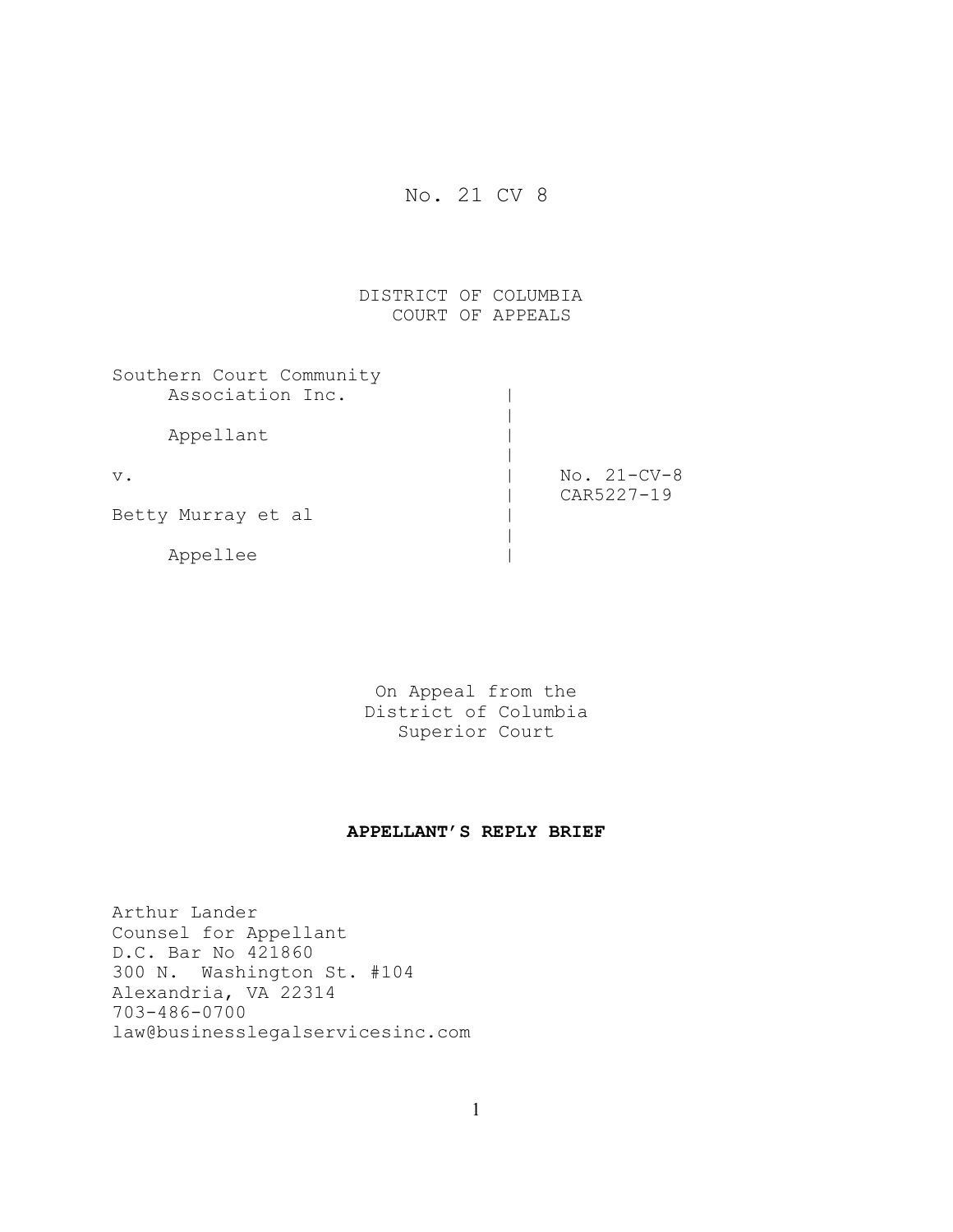# **Index**

Page No.

| Authorities Cited       | - 3            |
|-------------------------|----------------|
| Statement of the Issues | $\overline{4}$ |
| Preliminary Statement   | $\overline{4}$ |
|                         | - 8            |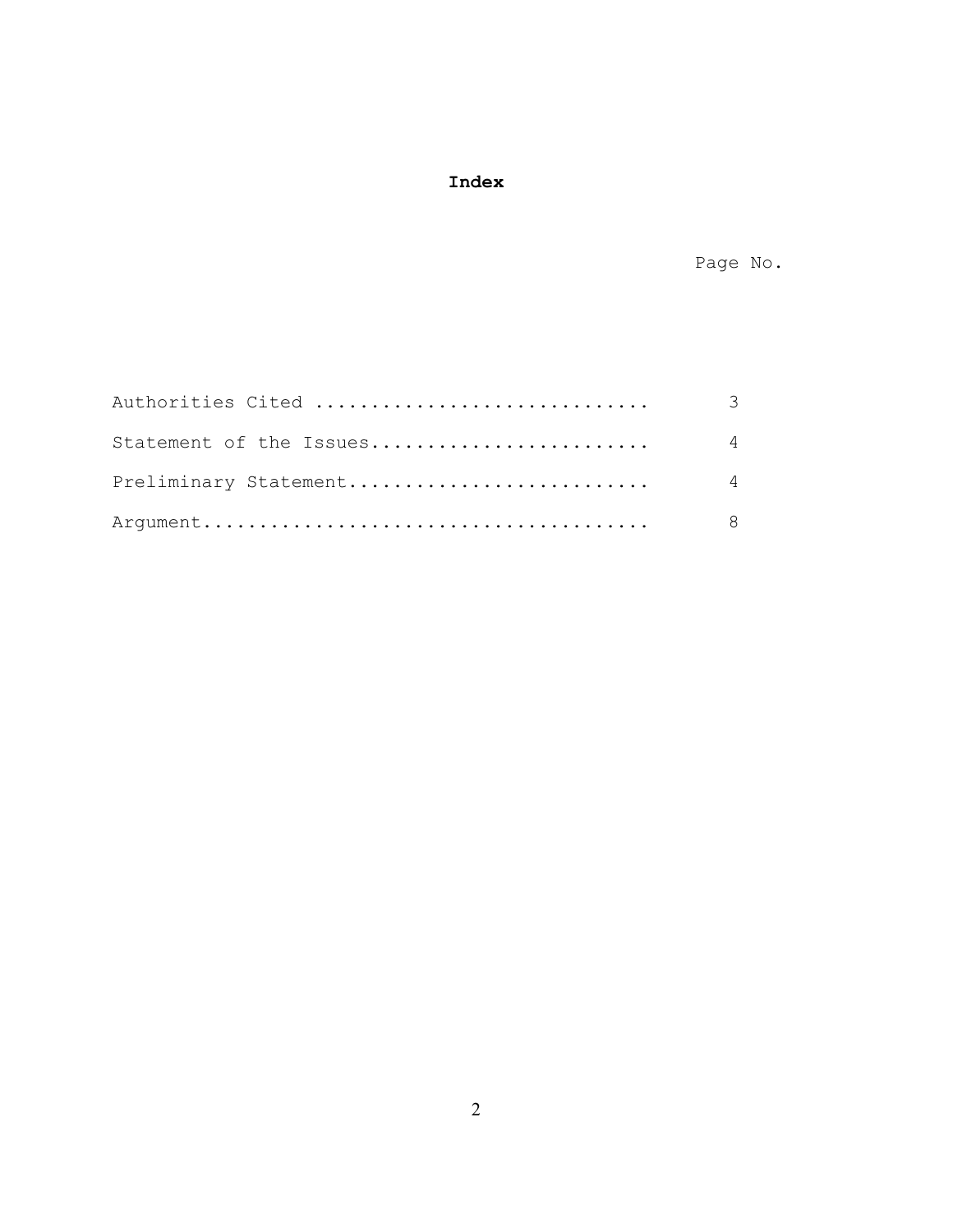# **Authorities Cited**

## STATUTES:

| DC SUPERIOR COURT RULES: |  |  |  |  |
|--------------------------|--|--|--|--|
|                          |  |  |  |  |
|                          |  |  |  |  |
|                          |  |  |  |  |
|                          |  |  |  |  |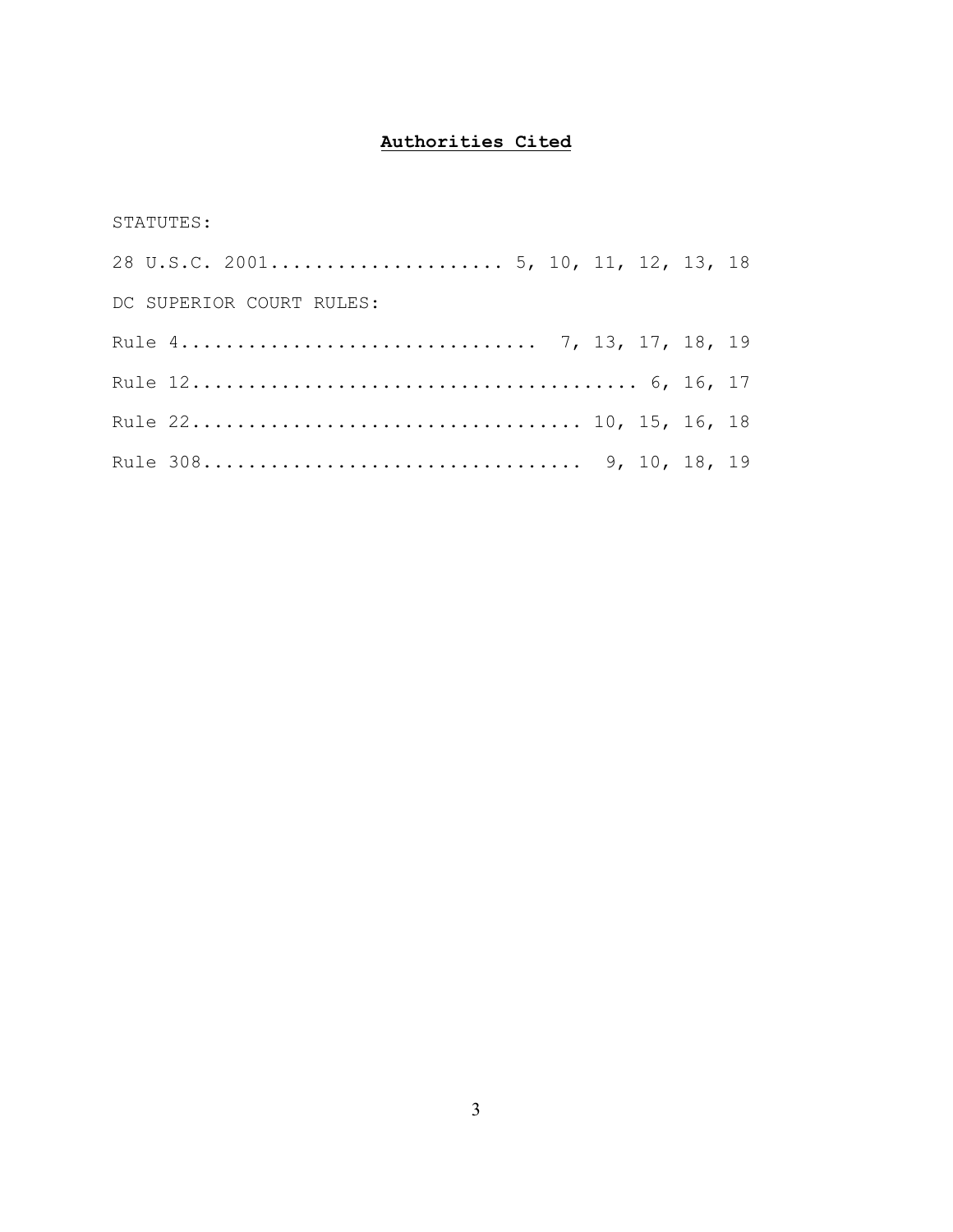#### **Appellant's Statement of Issues**

1. Whether the Superior Court erred in not determining the priority rights of creditors prior to a public foreclosure sale on Defendant's real estate.

2. Whether the Superior Court erred in finding the Plaintiff's Motion for Interpleader and Declaratory Judgement is not an appropriate vehicle to resolve lien holders' right prior to a foreclosure sale.

3. Whether the Superior Court erred in finding it has no authority to adjudicate the rights of Deutsche Bank, a lender to the defendant.

4. Regardless of the Appeals Court ruling on issues 1, 2, and/or 3, whether the Superior Court erred vacating the status hearing on December 11, 2020, and closing the case without a ruling when the Plaintiff had pending its demand per its Motion for Default Judgement the sale of Property.

#### **Preliminary Statement**

 Appellee's issues I and IV ignores Appellant's Complaint demanding foreclosure of the consensual lien that Betty Murray entered into when Betty Murray bought her home. Appellee ignores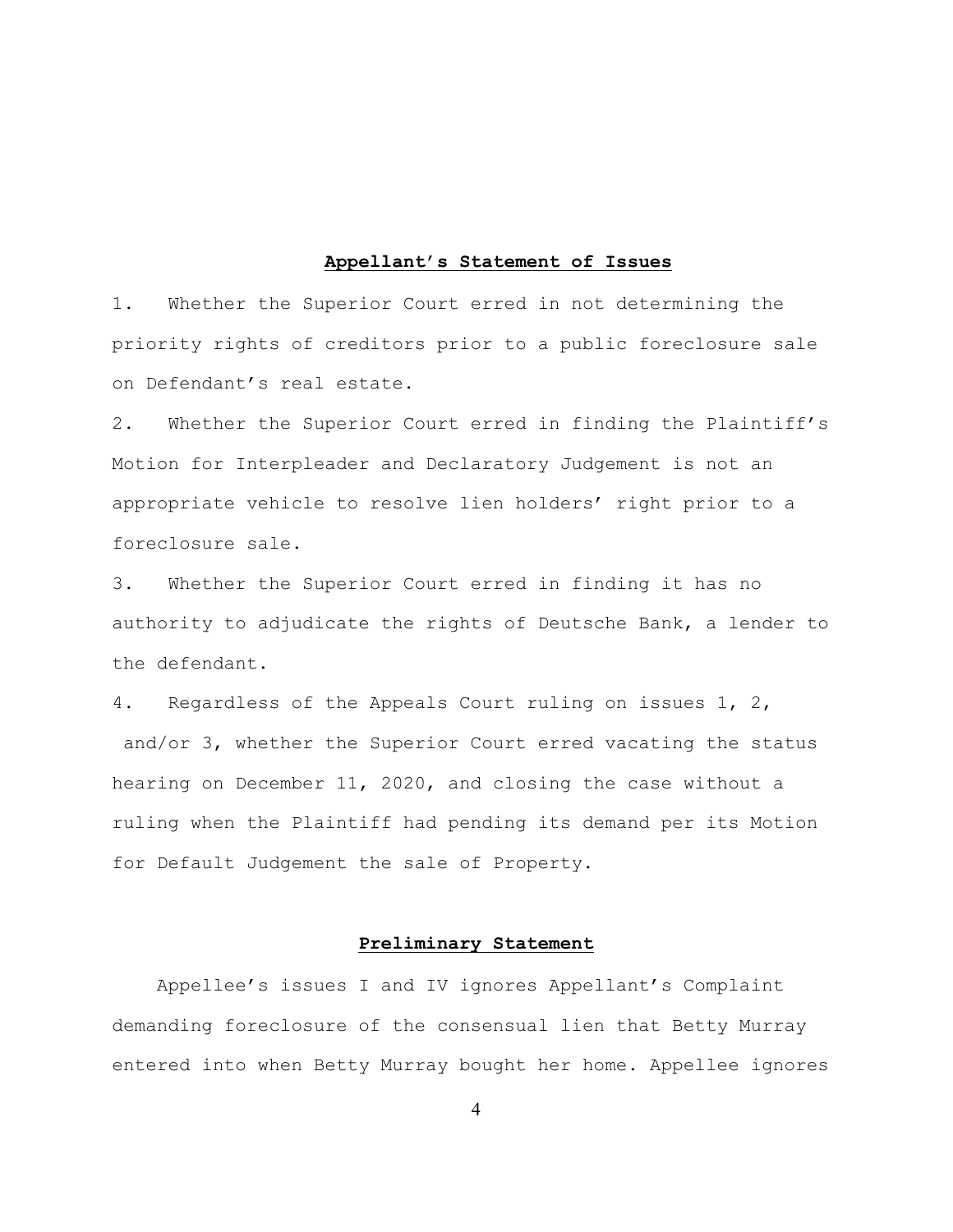the transcript of the January 31, 2020 hearing where the Appellant is asking for foreclosure on the lien at page 19 of the transcript, and continues on later at page 21 through page 22 discussing with the Court the foreclosure and bringing in the other lien holder via a motion for interpleader. Appellee continues to only focus on the  $1<sup>st</sup>$  relief requested in the Complaint and ignores the  $2^{nd}$  demand of the Complaint, below.

 *Wherefore, Plaintiff asks the Court for Judgement in the amount \$10,728.02, plus legal fees, court costs, costs of service, accruing interest from the date of Judgment,* 

 *Further, the Plaintiff asks that the Court order that the consensual lien be enforced through the foreclosure on the Property, and any other relief that this Court deems just and proper.*

As to the process and what is required for foreclosure, Appellee ignores 28 U.S.C 2001 (a) in conjunction with D.C. Superior Court Rule 308. **Such sale shall be upon such terms and conditions as the court directs.**

Appellee's issues II and III regarding Due Process and their argument that they did not make a general appearance states that they never filed a Responsive Pleading. Appellee is adamant that no Responsive Pleading was filed. Appellee says that Appellee only filed an Opposition to Appellant's Motion for Interpleader and Declaratory Judgement. By their own admission they are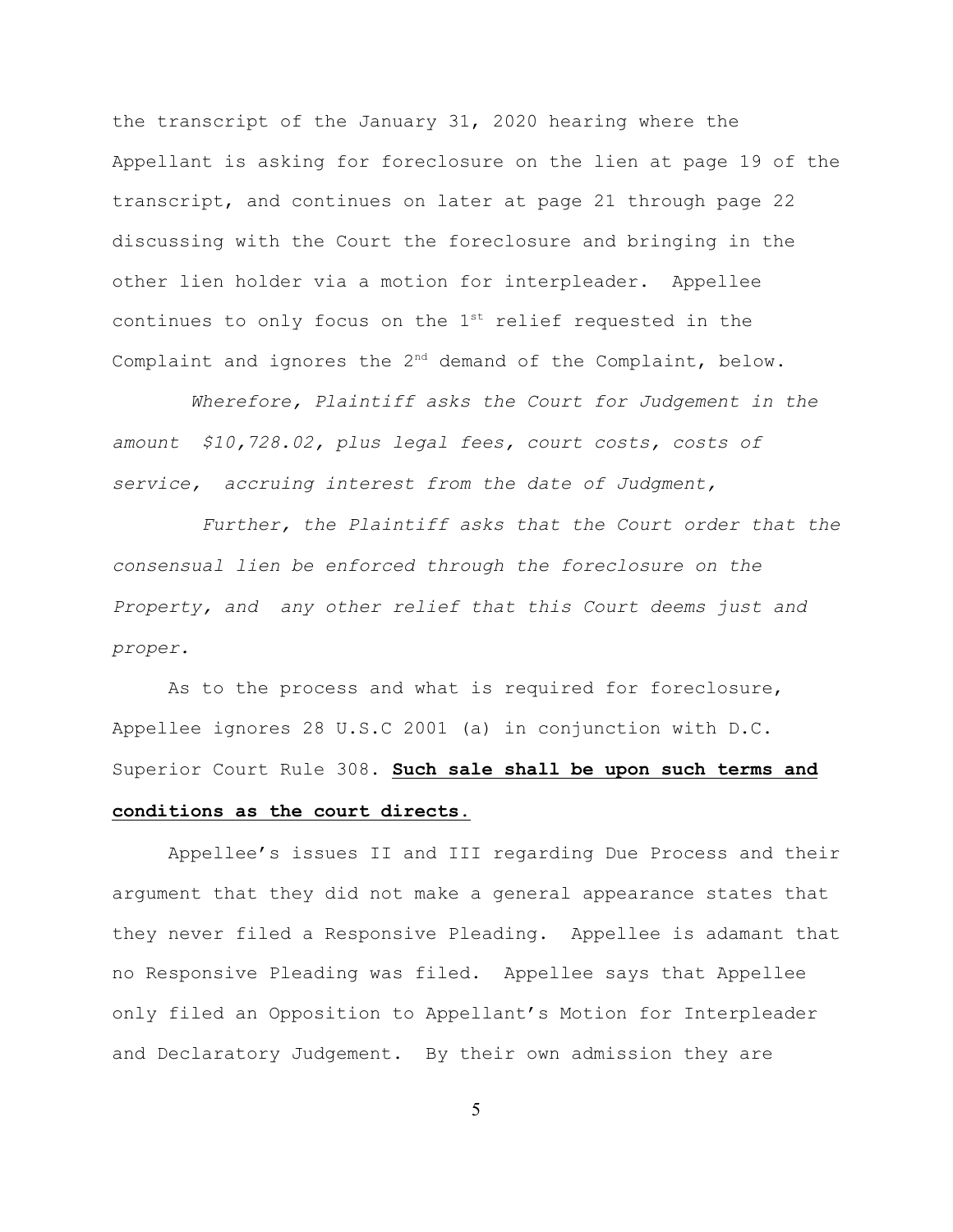defeated by Rule 12 as to when a party waives its defenses. Rule 12 says either:

a) include the defense in your Responsive Pleading. Appellee absolutely denies filing a Responsive Pleading.

b) File a Motion. Appellee did not file a Motion challenging lack of jurisdiction or insufficiency of process. Instead of a Motion, Appellee filed an Opposition to Appellant's Motion.

 Appellee failed to address this point made in Appellant's brief at page 23.

At page 103 of the Appellant's Appendix, when counsel for Appellee made their appearance, the made no mention of limiting their appearance or a special appearance.

Substantively, Deutsche Bank submits in its Opposition, 1. an affidavit of an expert challenging the merits of the Appellant's lien rights. See Appellant's App. Page 122 - 128, 2. then Appellee goes on in its Memorandum supporting its Opposition to the merits of Appellant's lien. See Appellant's App. pages 137 though 139,

3. And even now in Appellee's Brief at pages 13 though 18, they are challenging Appellant's lien rights, which again is not even an issue raised by Appellant on appeal.

Appellee went far beyond arguing due process in its Opposition by questioning the merits of Appellant's lien.

Appellee's issue V is addressed by the Court's ruling of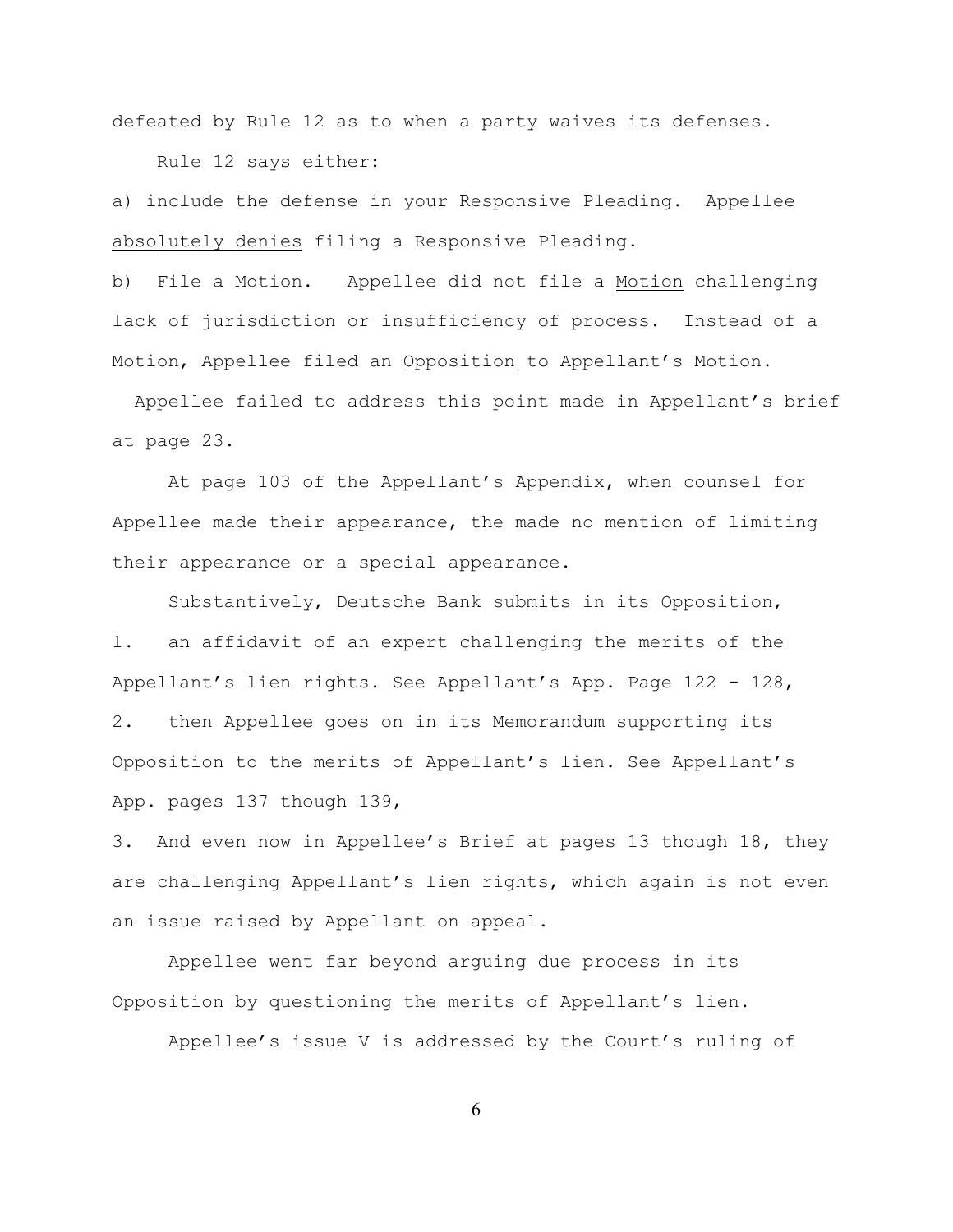December 9, 2020, *"Ordered that the Status Hearing set for December 11, 2020 is vacated and it is further Ordered that this matter is now closed."* This was the final order and the time to appeal is 30 days from hence, Rule 4(a)(1) *Time for Filing a Notice of Appeal*. Appellant did ask the Court to Reconsider. As of today there is no indication that the Court is willing to reconsider. The Superior Court never ruled on the request, and thus final order was December 9, 2020.

What Duetsche does not address is its conflicted position of its own case against Betty Murray in 2019 CA 005556 R(RP), where they provide no service prior to the foreclosure, and only after the sale some limited form of notice with only 14 days to object - as compared to the service provided prior to the sale by Appellant and a full time and opportunity to object. And in the present case, the conflict between creditor is real as shown by the Appellee's argument as to Appellee lien rights, and thus is ripe for a ruling.

 A ruling prior to the sale would be a savings in time and energy by the parties and the Court and would give more clarity to the bidders at the foreclosure.

The Appellee did not file its own appeal and the issues it is arguing are not the same issues that the Appellant filed the appeal on.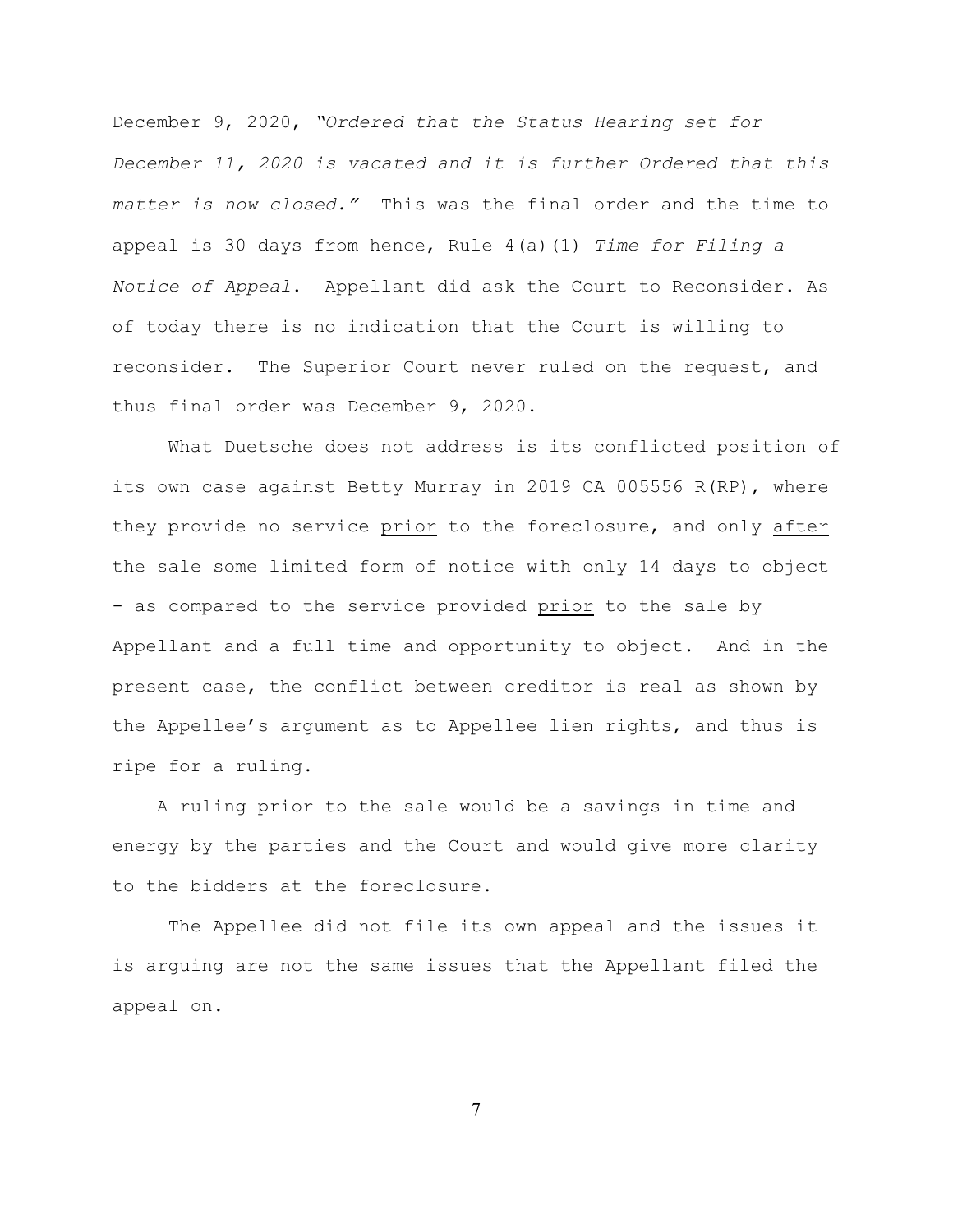#### **Argument**

1. **Whether the Superior Court erred in not determining the priority rights of creditors prior to a public foreclosure sale on Defendant's real estate?**

On page 6 of Appellee's Brief, the Appellee is correct about the Appellant's repeated reference to "Foreclosure."

The title of the Appellant's Complaint itself says, "Action Involving Real Estate"

The Appellant asked in the Complaint "that the Court order that the consensual lien be enforced through the foreclosure of the Property."

The consensual lien referenced is the Appellant's lien filed in the land records and which the Appellee attached a copy in their Opposition to argue the merits of in the lower court. a) Declaration of Covenants at Appellant's App. l07 which was included as part of Appellee's Opposition to Appellant's Motion, b) the Appellee's proposed expert's affidavit regarding the lien at Appellant's App. l28,

both of which were included in Appellee's Opposition at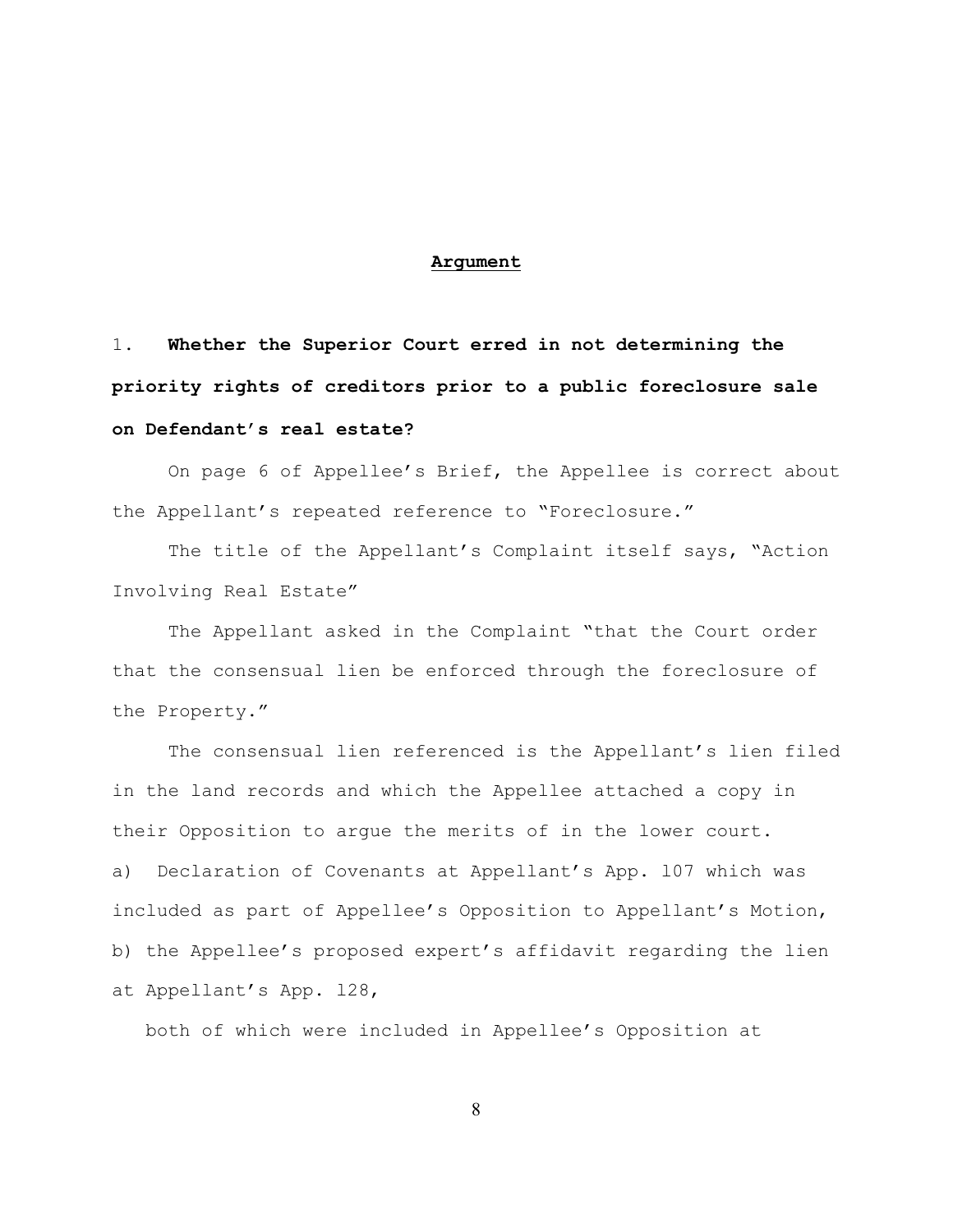Appellant's App. 129.

And, if you read the transcript from January 31, 2020 at page 21, the Court says "So, as to the, not being familiar with a situation like this, how do you propose that we go about dealing with the matter of the foreclosure....."

Even in Appellee's Brief in this Appeal, Statement of Facts, pg. 4-5, they are arguing against the correctness of the Appellant's consensual lien.

Appellant's position is that Rule 308 gives the Court the authority to determine the priority rights of creditor prior to a public sale.

 Appellee cites Rule 308 where they concluded that "Any person receiving notice of the sale thus has notice ... and should thus appear and protect their interest by bidding or otherwise..." But this "notice" takes place after the foreclosure.

 In the present case, all of the creditors received notice before the proposed foreclosure. Otherwise, Appellee would not have this opportunity to object to the Appellant's lien priority.

The Appellee failed in their Brief to address the fact that in their case against the same defendant, Betty Murray, and regarding the same property, they make NO allowance for notice before the sale. See 2019 CA 005556 R(RP). In Appellee case, "Any person" means anyone lucky enough to read the back page of the local newspaper of the Notice by Appellee can "appear and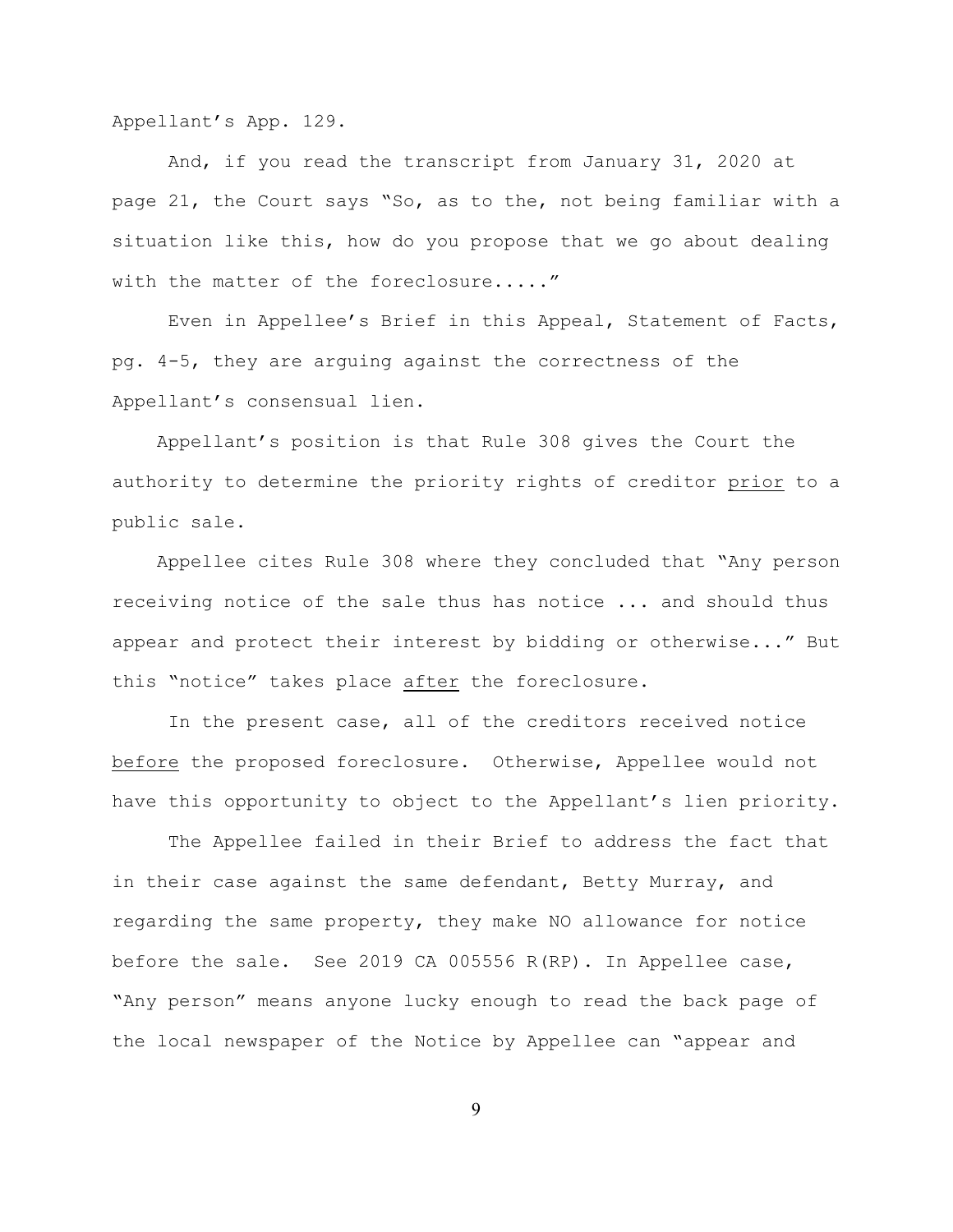protect their interest by bidding or otherwise...."

 Appellee fails to address how Deutsche Bank has 2 separate law firms arguing exact opposite positions.

Appellant cites Rule 308 for the power of the Court to conduct such sales "...upon such terms and conditions as the court directs."

Rule 308. Court Sale of Real and Personal Property states, This court shall be governed by the provisions of Title 28 Section 2001."

(a) Any realty or interest therein sold under any order or decree of any court of the United States shall be sold as a whole or in separate parcels at public sale at the courthouse of the county, parish, or city in which the greater part of the property is located, or upon the premises or some parcel thereof located therein, as the court directs. **Such sale shall be upon such terms and**

### **conditions as the court directs.**

Appellee argues on page 7 of its Brief that Rule 308 does not specifically allow for pre sale determination. But of course Rule 308 does not preclude the determination either. The language of Rule 308 is broad.

On page 7, Appellee is arguing that Appellee should file an action to Quiet title. In Appellee's case 2019 CA 005556 R(RP), Appellee proposes no such thing.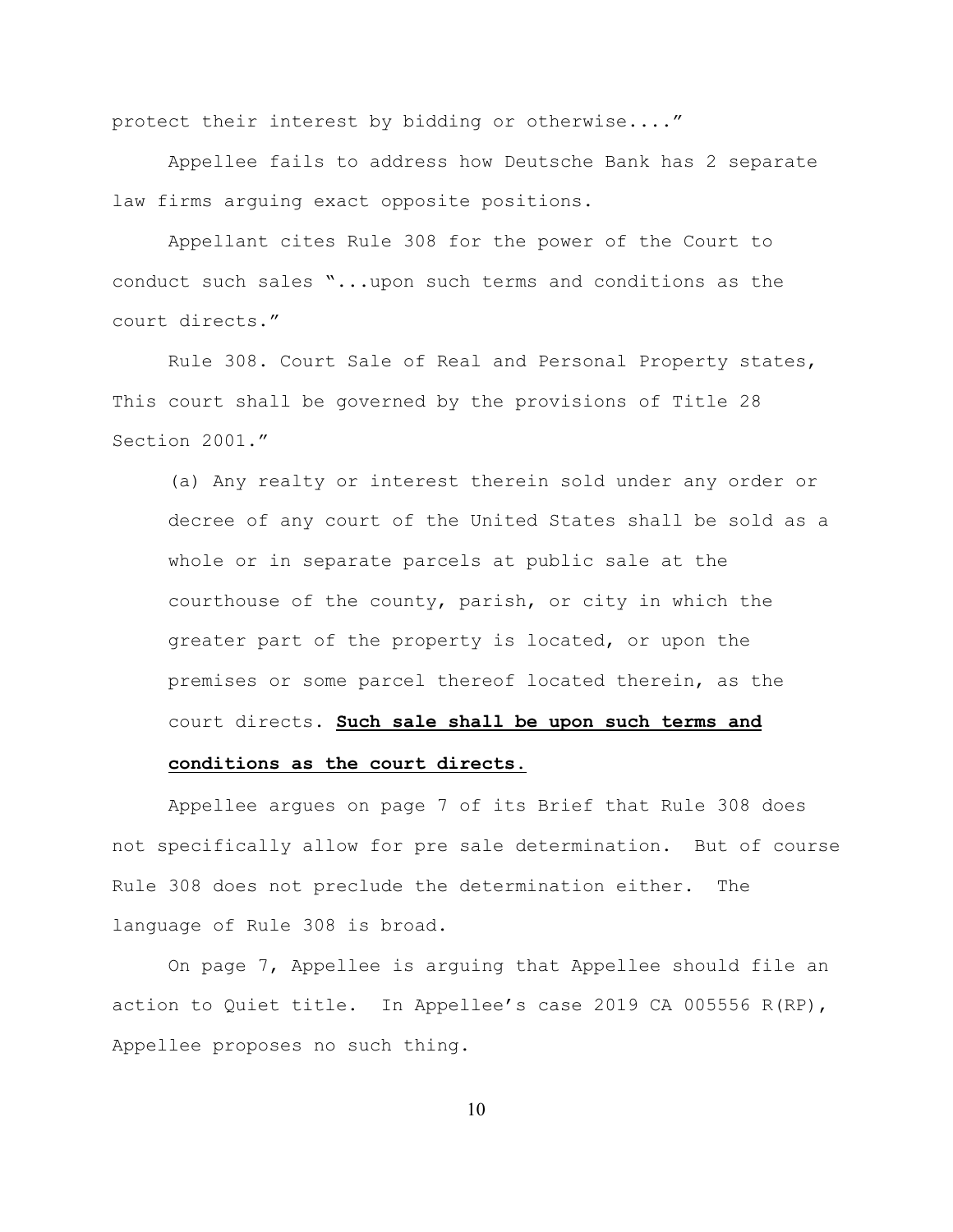On page 8 of the Appellee's Brief it is argued that there is no law for foreclosure of a money judgment and refers to fieri facias.

 This statement totally ignores the Appellant's consensual lien that the Appellant has against Betty Murray's real property. Appellee fails to explain why Appellant cannot pursue foreclosure on Appellant's consensual lien, and yet Appellee is pursing foreclosure based on a consensual lien in their case 2019 CA 005556 R(RP). Further, Appellee is contradicted by their own Statement of Fact at page 4-5 of their Brief that the Appellant's consensual lien was not property recorded. If Appellant does not have a consensual lien, then why are they arguing it was not properly filed?

On page 6 of the Appellee's brief they have misconstrued 28 U.S.C. §2001 by saying "The only additional "procedure" provided in Section 2001 is the requirement of a hearing if Southern Court chooses to sell via private sale." Private sales are referred to in 2001(b). Appellee has decided to **ignore** 2001(a).

§ 2001 (a) addresses public sales in which "such sales shall be upon the terms and conditions as the court directs."

 The Court has the authority to determine the priority rights of creditors prior to foreclosure as a "term and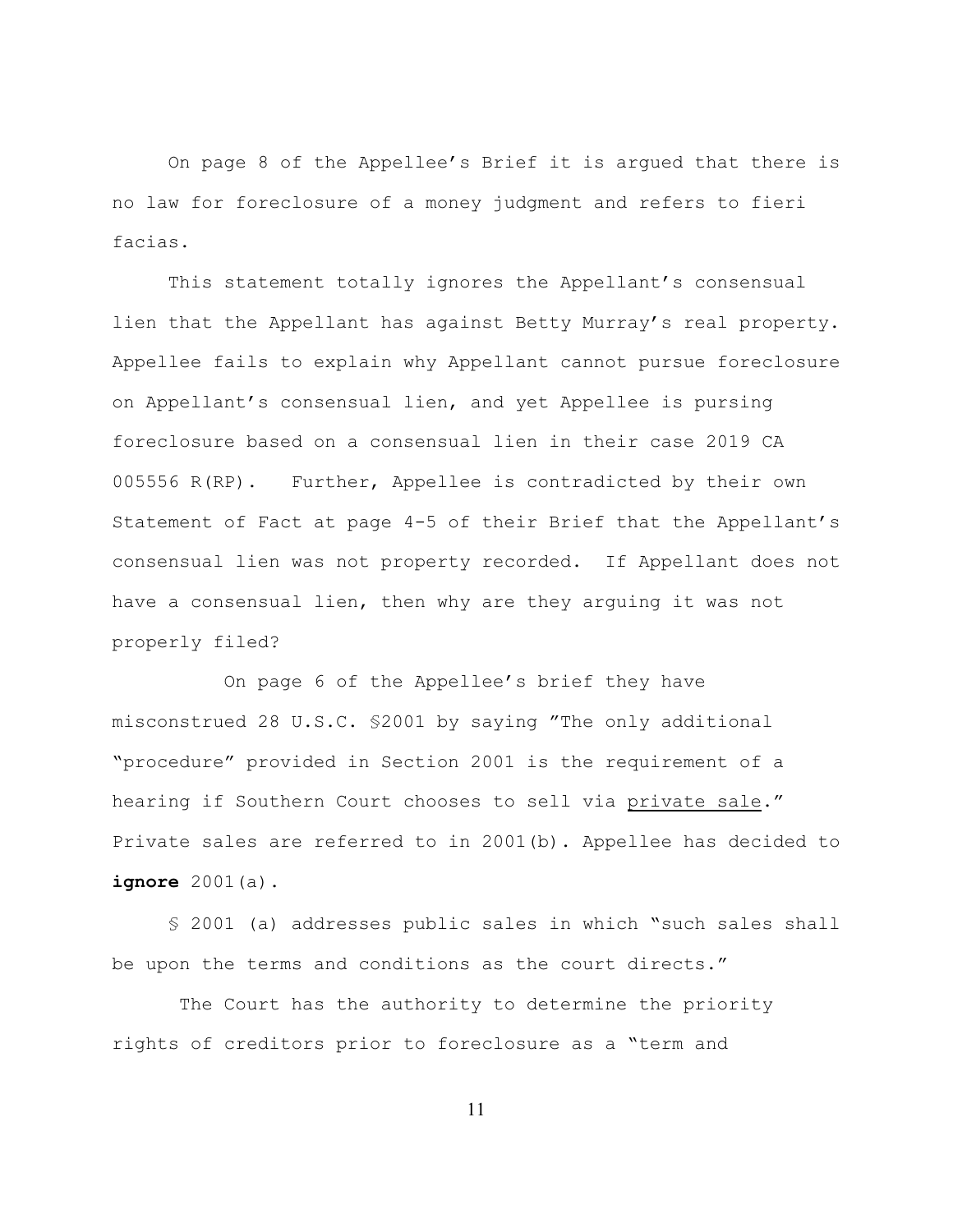condition" to the sale.

2001 (a) Any realty or interest therein sold under any order or decree of any court of the United States shall be sold as a whole or in separate parcels at public sale at the courthouse of the county, parish, or city in which the greater part of the property is located, or upon the premises or some parcel thereof located therein, as the court directs. Such sale shall be upon such terms and conditions as the court directs.

 And to be clear, the Appellant is asking for a public sale. However if you look at 2001(b) all that is required in a private sale is notice and a hearing before the sale. No separate summons, no Complaint or Motion to Quiet title, and no Rule 4 service. And would not the standard for a private sale be higher than a public sale? In a private sale the hearing is **before** the sale.

 So if a hearing before the foreclosure is an acceptable term and condition for a private sale, why cannot the Court via 1. Notice (Appellant's Motion for Interpleader and Declaratory Judgment),

2. Service as per the Affidavit of Service (Appellant's App. Pg. 72-104), and

3. a hearing determining creditor right **before** a public sale?

 The justification for deciding the priority of the creditors before the foreclosure is all the more pertinent as Deutsche has already raised the objection to Appellant's priority this objection is the basis of the Appellant's Motion for Interpleader and Declaratory Judgment.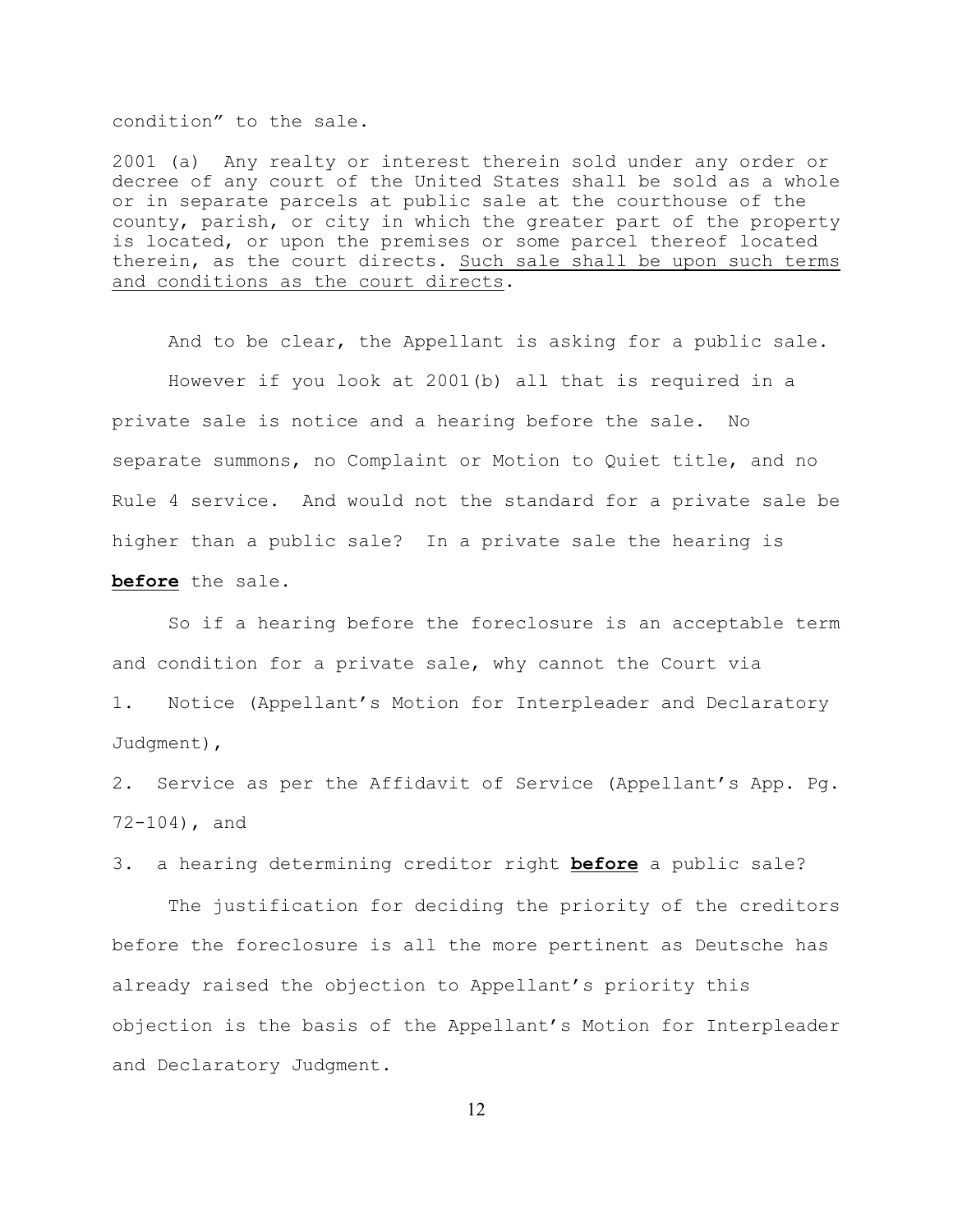Please see Deutsche's Opposition to the Appellant's Motion filed on June 19, 2019, in which is attached an affidavit of their proposed expert, Nathan Bresee, claiming the Appellant's filing in the land record is not valid (A103-128). So the dispute over the creditors' priority is already present and ready to be decided.

 28 USC § 2001 (b) addresses the procedure for a private sale.

(b) **After a hearing**, of which notice to all interested parties shall be given by publication or otherwise as the court directs, the court may order the sale of such realty or interest or any part thereof at private sale.... (Emphasis added)

 In contrast, the only thing Deutsche is saying it is required to do in its case against Betty Murray is, following the foreclosure, to send "[A] copy of the [Trustee's Deed], a proposed accounting and distribution of funds, a proposed order ratifying the distribution, and 14 days to object. No Rule 4 personal service, no certified mail, and no Complaint filed to included third party creditors.

2. **Whether the Superior Court erred in finding the Plaintiff's Motion for Interpleader and Declaratory Judgement is not an appropriate vehicle to resolve lien holders' right prior to a**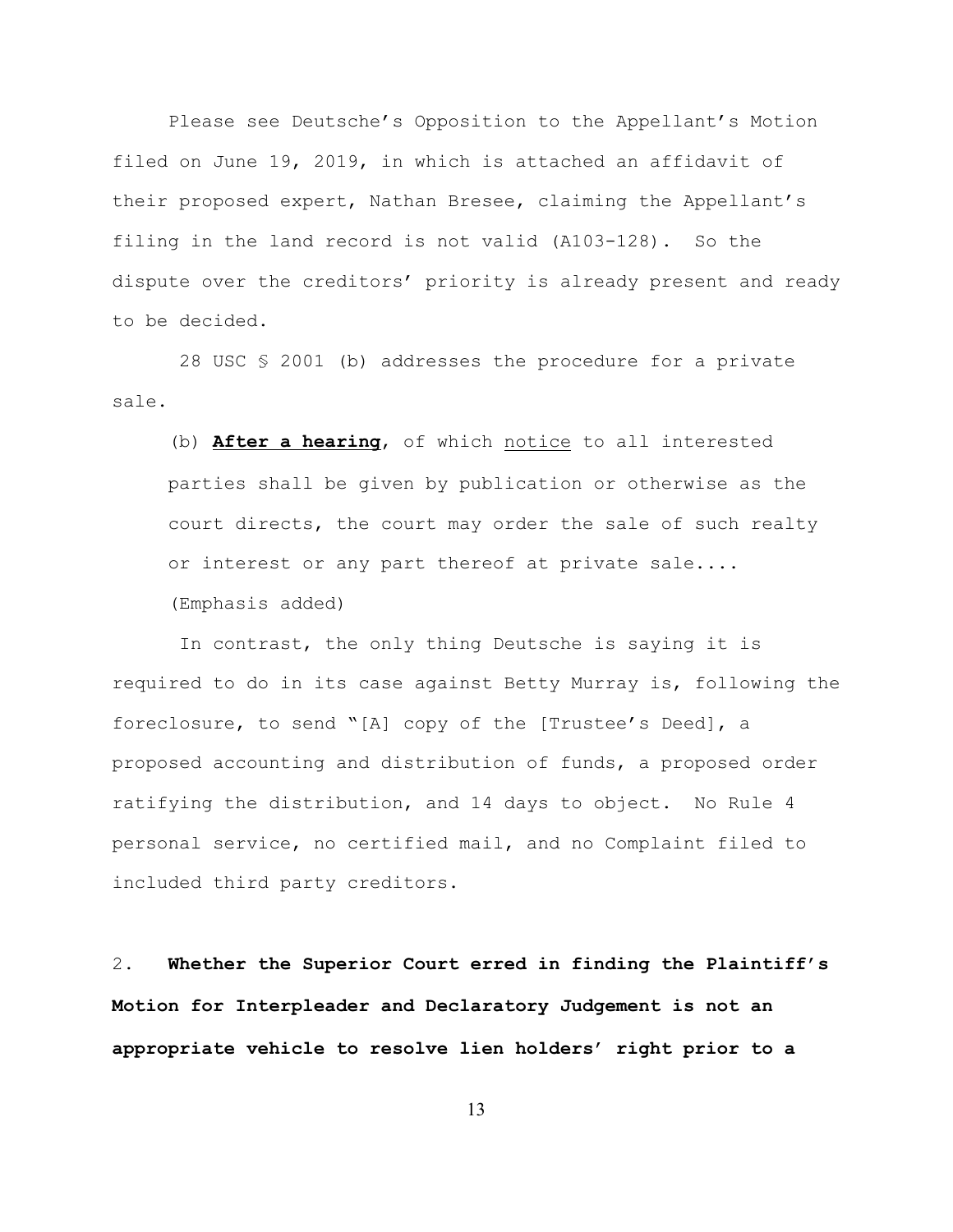#### **foreclosure sale?**

Appellee has no law or case that prohibits the Court from setting the conditions of sale. It is to the interest of the creditors, the interest of potential buyers, and judicial resources when there is a possible, and in this case definite, disagreement as to the creditors rights for the Court to make a determination prior to the foreclosure sale in order for there to be an efficient and effective sale of the Property.

On page 8 of their Brief, Appellee argues it has no claim against the Appellant and that there is no allegation of a "competing claim".

 We know that the Plaintiff's Motion for Interpleader and Declaratory Relief at page 26 of Appellant's App. paragraph 12, and 13 specifically state that the rights of the parties to the priority of the proceeds is at issue. And Par. 14 states the liens against the Property exceed the value of the Property, so the property is underwater and some creditors are going to be unpaid.

 Plaintiff's Motion for Interpleader and Declaratory Relief pleads the following:

*12. Upon review of the title report there are numerous creditors. See attached abbreviated title report and related documents.*

*13. The rights of the parties to the priority of the*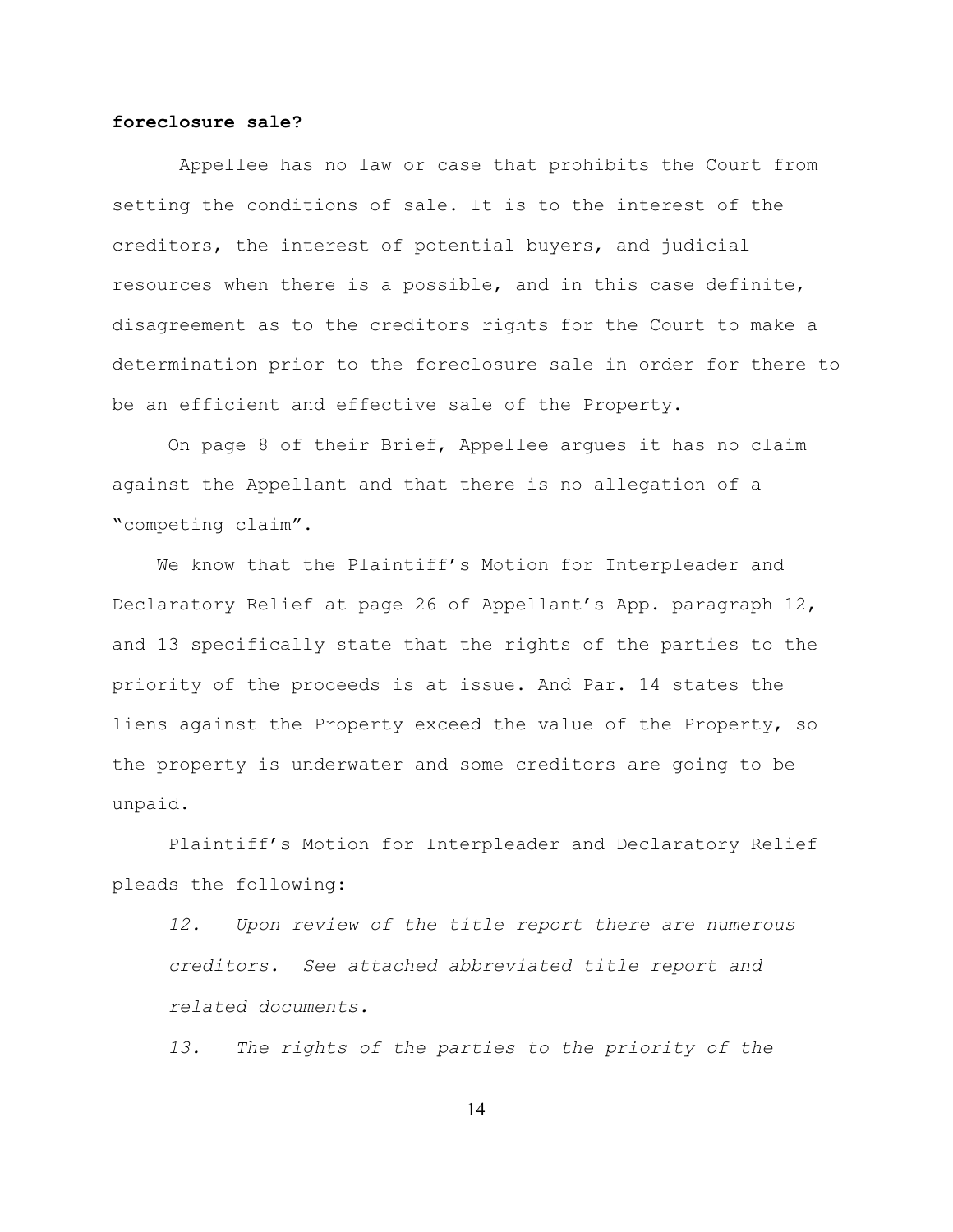*proceeds of the foreclosure sale is at issue.*

*14. The amount of liens against the Property exceeds the value of the Property.*

*Wherefore, the Plaintiff asks for a ruling on the priority of the creditors' claims against the proceeds of the foreclosure sale based on the common law rule of 'first in time, first in right', with the exception of the claims of the District of Columbia.*

 The Rule 22 requirement was plead in the Appellant's Interpleader as to Southern Courts priority claim being exposed to other creditors and well as sufficient grounds for a Declaratory Judgement.

 If there is any doubt as to a conflict and the ripeness for a decision, read:

1. the Appellee's Statement of Facts, which is a restatement of their Opposition at page 2 of their Memorandum, 2. their proposed expert's affidavit attached to their Opposition as to Appellant's consensual lien, and 3. part III of their Appeal Brief titled "Southern Court's claim to First Priority Position Has No Substantive Merit."

 Appellee argues on page 9 of its brief under Rule 22 that "these new parties have no claims against Southern Court," but the language of Rule 22 says that persons with claims (i.e. claim by Deutsche having a superior right to the proceeds of the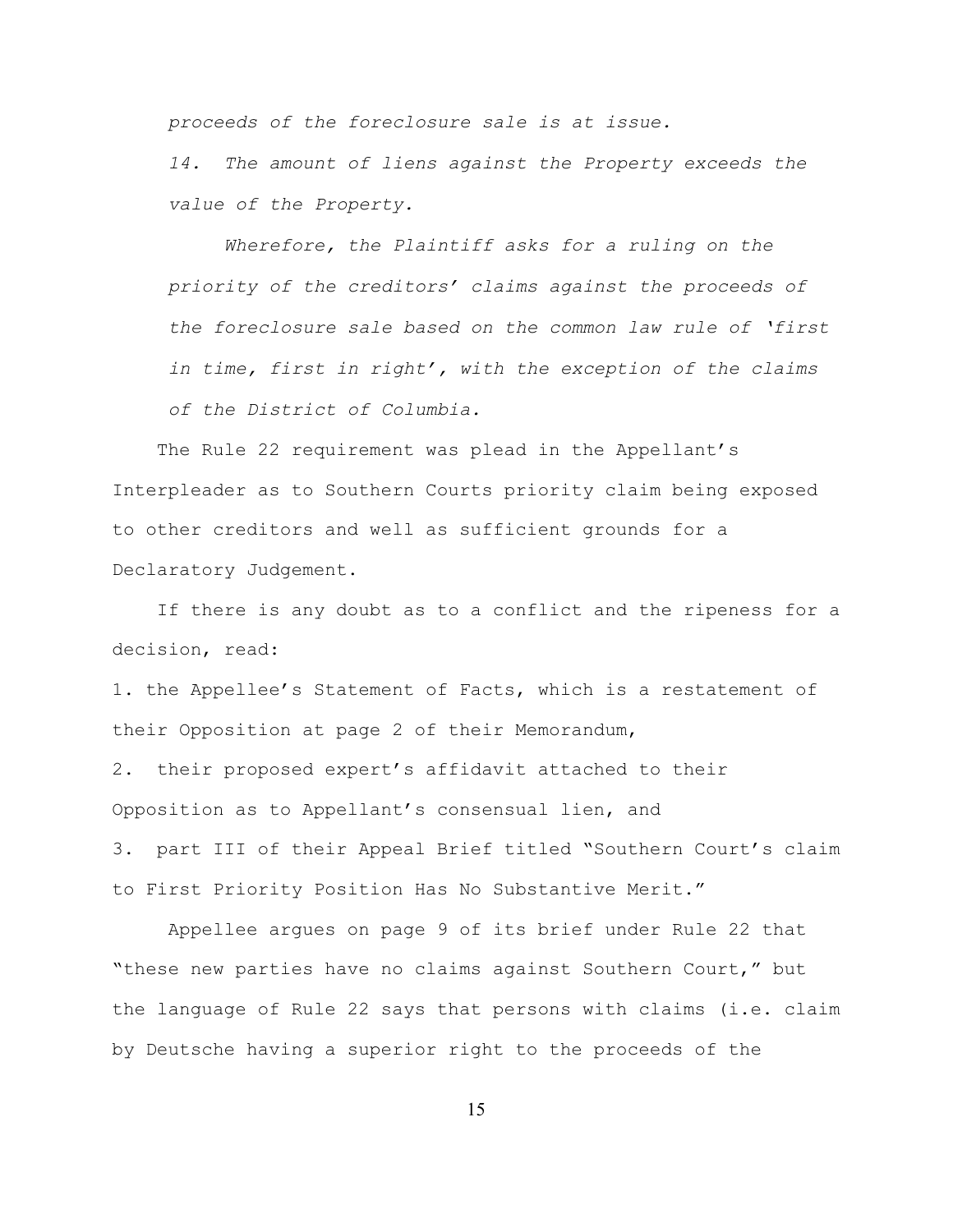Property) that **may** expose Southern Courts to liability. It is this possibility of liability that allows the Appellee to be joined.

 If Southern Courts is the successful bidder at the auction the Appellant would be exposed the Deutsche's alleged superior standing. Not only is it a possibility, but it is a realty right now.The Motion for Interpleader and Declaratory Judgment would allow the Court to decide with a declaratory judgement the rights and obligations of each party.

Rule 22 is appropriate to this case. Rule 22 states,

 "Persons with claims that **may** expose a plaintiff to double or multiple liability **may be joined** as defendants and required to interplead.

# 3. **Whether the Superior Court erred in finding it has no authority to adjudicate the rights of Deutsche Bank, a lender to the defendant?**

The Superior Court's focus was on Deutsche Bank not being a party. In Appellee's brief they make no argument against them having waived this defense when they filed their Opposition to Appellant's Motion for Interpleader and Declaratory Judgement.

Appellee waived these defenses by not either:

1. filing a Motion objecting to jurisdiction and/or process,

or

2. file a Responsive Pleading which Appellee states strongly it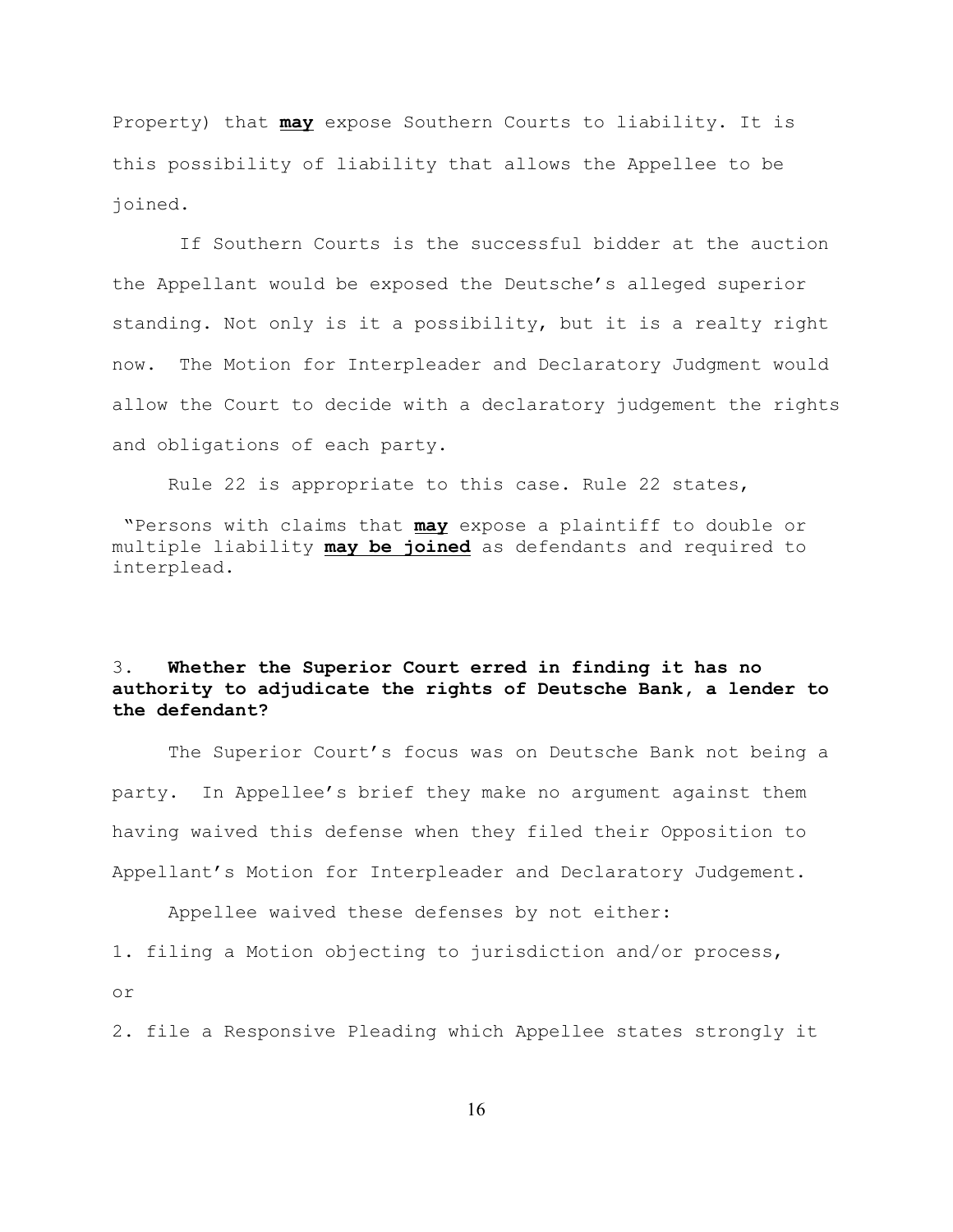never filed.

Deutsche did not file a Motion asserting the following defenses. Rule 12(b) HOW TO PRESENT DEFENSES. Every defense to a claim for relief in any pleading must be asserted in the responsive pleading if one is required. But a party may assert the following defenses by motion: (1) lack of subject-matter jurisdiction; (2) lack of personal jurisdiction; (3) [Omitted]; (4) insufficient process; (5) insufficient service of process; Since Deutsche failed to file a Motion under  $12(h)(1)(B)(i)$  and by their own admission their Opposition is not a responsive pleading  $12(h)(1)(B)(ii)$ , they waived their defenses. Rule  $12$  (h)( $1$ ) states, (h) WAIVING AND PRESERVING CERTAIN DEFENSES. (1) When Some Are Waived. A party waives any defense listed in Rule  $12(b)(2)-(5)$ by: (A) omitting it from a motion in the circumstances described in Rule  $12(q)(2)$ ; or (B) **failing to either: (i) make it by motion under this rule; or (ii) include it in a responsive pleading or in an amendment allowed by Rule 15(a)(1) as a matter of course.**  (Emphasis added) Even if the Court found that Appellee did not waive service

of process, Appellant served under Rule 4 notice to all creditors

and property holder *The Motion for Interpleader and Declaratory*

*Relief, Proposed Order, Memorandum of Points and Authority, Order*

*Granting Plaintiff's Second Renewed Motion for Default Judgment,*

*and attachment of various Deeds, Deeds of Trusts, and Judgement.* 

And all parties had months to file objections.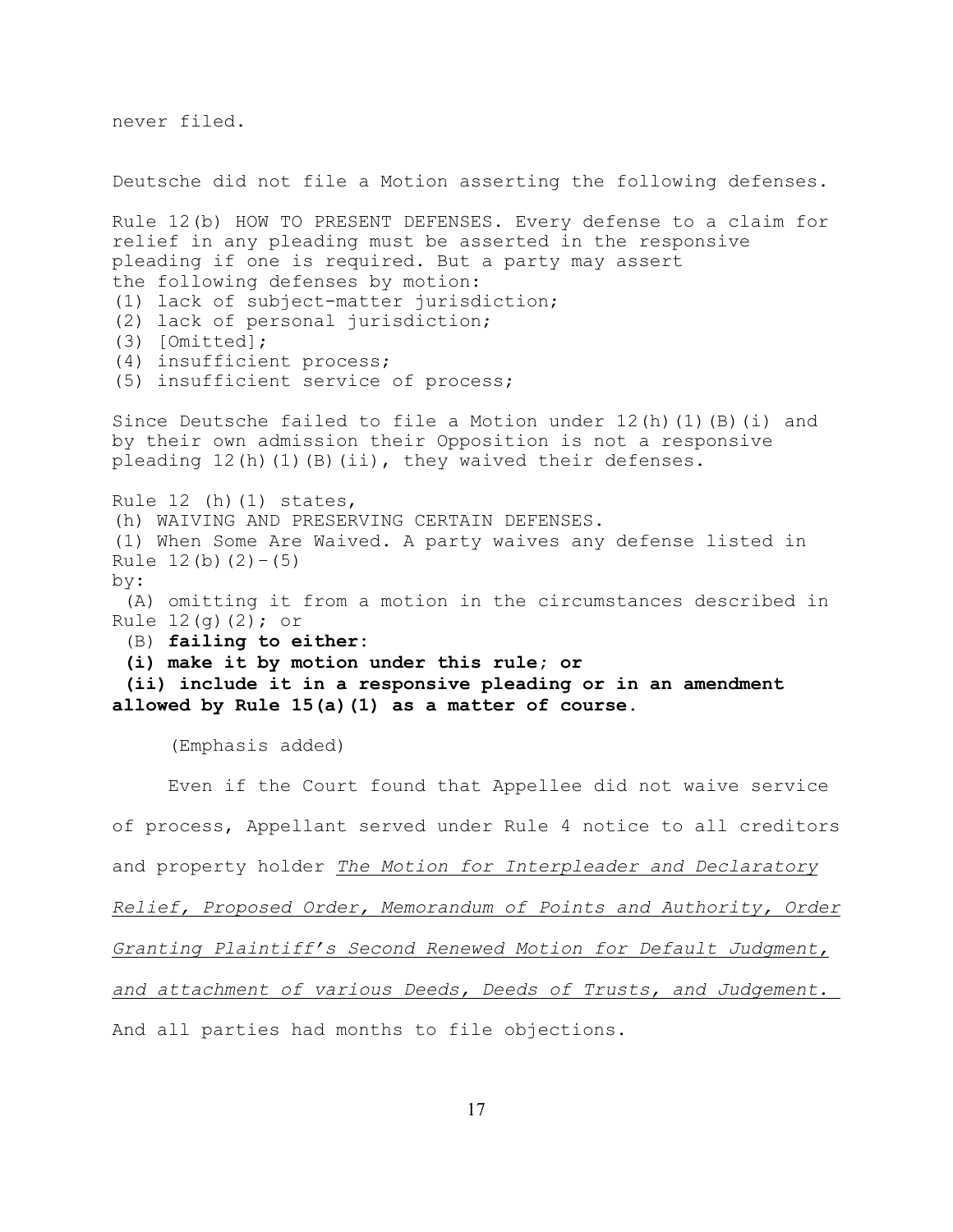Appellee on page 11 of their Brief states, "Service under rule 4 requires a summons ..."

Appellee fails to address the Appellant's argument under Rule 4(n)(1) *Jurisdiction over Property or Assets*.

 There is alternative language in Rule 4n(1) "as provided in the statute". Notice is being given under the statute Title 28 Section 2001 "terms and conditions as the court directs". Although not directly on point, for private sales section (b) only required "notice" and Rule 308 which only requires for a public sale publication "once a week for 4 weeks in a daily newspaper...."

Rule 22 does require service of process. Black's Law Dictionary defines service of process as "The service of writs, complaints, summons, etc." Service of process does not require a complaint or summons, but these are examples of the type of pleadings that are typically served.

Further, most of the creditors including the Appellee were out of state. See Appellant's Affidavit of Service. See Appellants App. Pages 72-76.

 And the Notice via Motion for Interpleader and Declaratory Judgement was served on Appellee, who is out of state. See page 95 of Appellant App. Certificate of Service and Evidence of Delivery on May 4, 2020.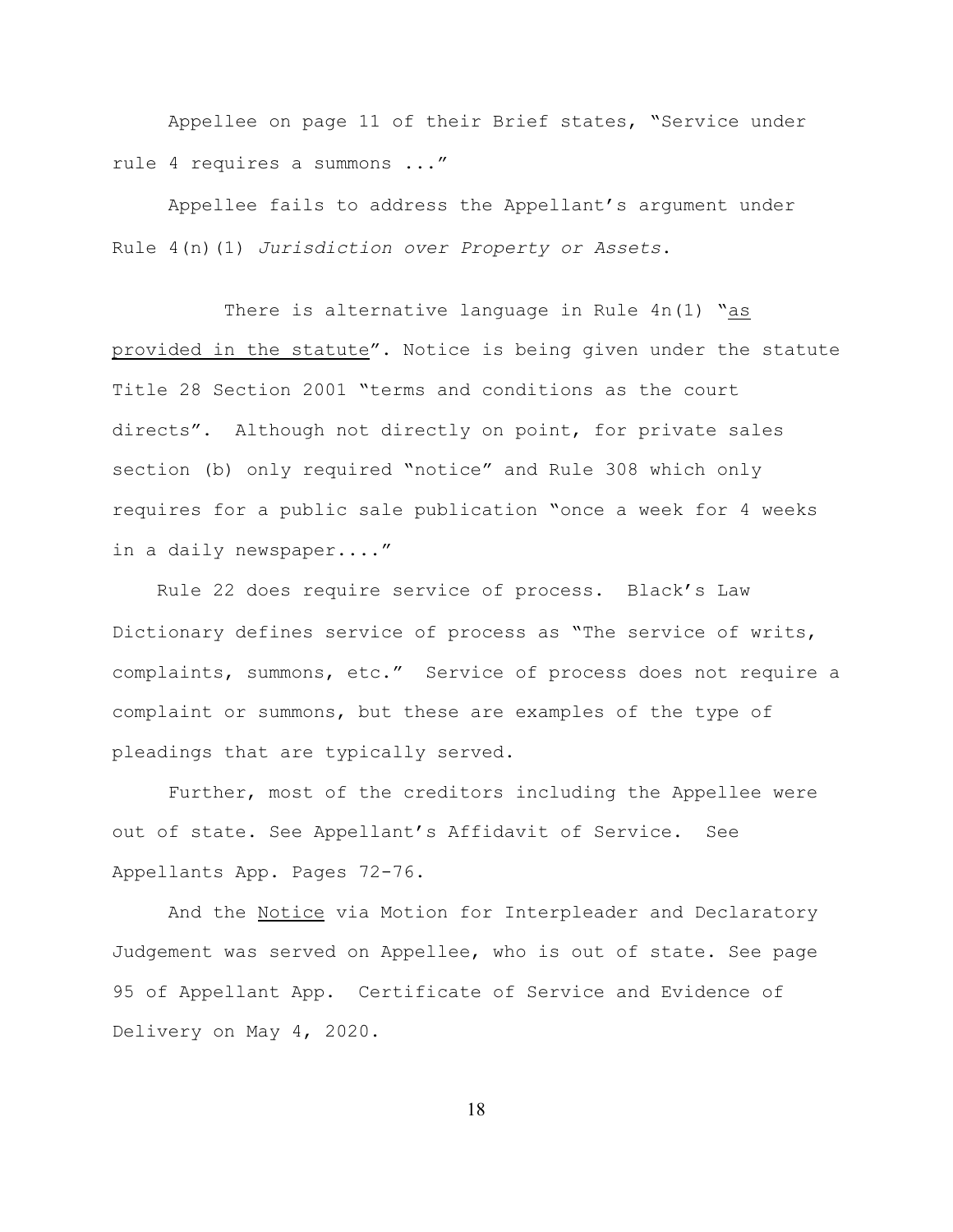The Notice requirement was met as permitted under Rule 308 and 28 USC 2001.

Rule 4.(a)(3) *Service Outside the District of Columbia Service in Seeking Seizure of Property in the District of Columbia.* A summons, **or notice**, or order .... should correspond as nearly as possible to the requirements of the stature or rule ....."

(3) Service Outside the District of Columbia; Service in Suit Seeking Seizure of Property in the District of Columbia. A summons, **or notice**, or order in lieu of summons should correspond as nearly as possible to the requirements of a statute or rule whenever service is made pursuant to a statute or rule that provides for: (A) service of a summons, **or notice**, or order in lieu of

summons on a party not an inhabitant of or found within the District of Columbia; or

(B) service on or **notice** to a party to appear and respond or defend in an action by reason of the attachment or garnishment or similar seizure of the party's property located within the District of Columbia.

(Emphasis added)

Rule 4 (a)(4) allows for service via **certified mail** "Any defendant described in Rule  $4(e)$ ,  $(f)$ ,  $(h)$ , ...."

Rule 4(h) describes the method of *Serving a Corporation, Partnership or Association*.

Appellee is a Corporation. See the Certified Mail Receipt *Id.*

Finally in its order of March 18, 2020 the Superior Court

specifically allowed for additional time to Serve the

Interpleader. Appellant's App. Page 54.

 If there is an issue of lack of notice as discussed in Appellee's brief at pages 11 and 12, we would simply ask the Court for additional time.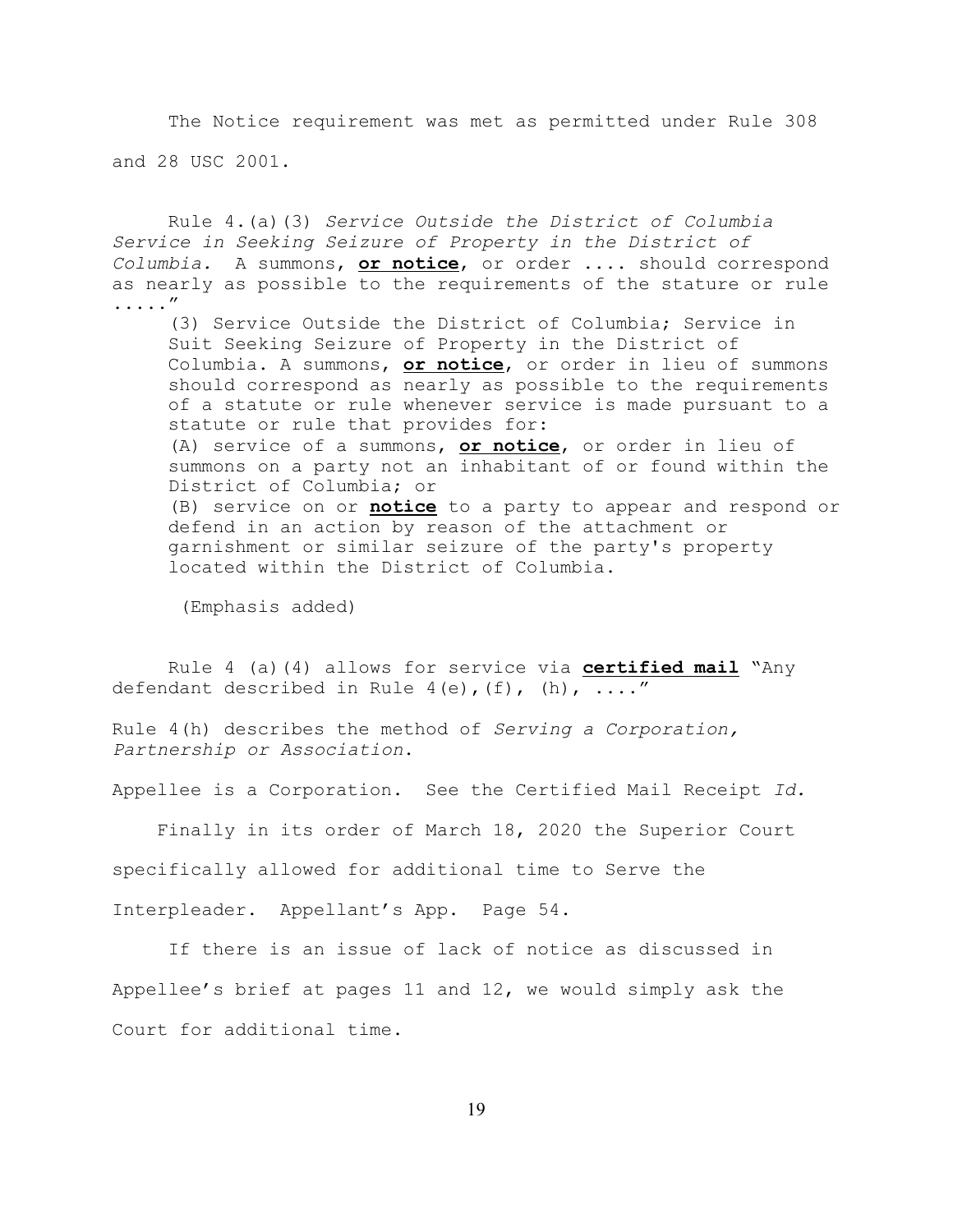4**. Regardless of the Appeal Court ruling on issues 1, 2, and/or 3, whether the Superior Court erred vacating the status hearing on December 11, 2020, and closing the case without a ruling when the Plaintiff had pending its demand per its Motion for Default Judgement the sale of Property?**

 The Appellant's position is that it is entitled to the enforcement of the demand in the addendum clause of the Complaint for Foreclosure on the consensual lien which states,

 *Further, the Plaintiff asks that the Court order that the consensual lien be enforced through the foreclosure on the Property, and any other relief that this Court deems just and proper.*

The Appellant asks the Appeals Court to remand the matter back to the Superior Court to be set for status hearing regarding the foreclosure on the Property, and that the Court schedule discovery to decide the priorities of the parties claims against the Property prior to the foreclosure sale.

/S/ Arthur Lander

Arthur Lander Counsel for Appellant D.C. Bar No 421860 300 N. Washington St. #104 Alexandria, VA 22314 law@businesslegalservicesinc.com 703-486-0700

#### **Certificate of Service**